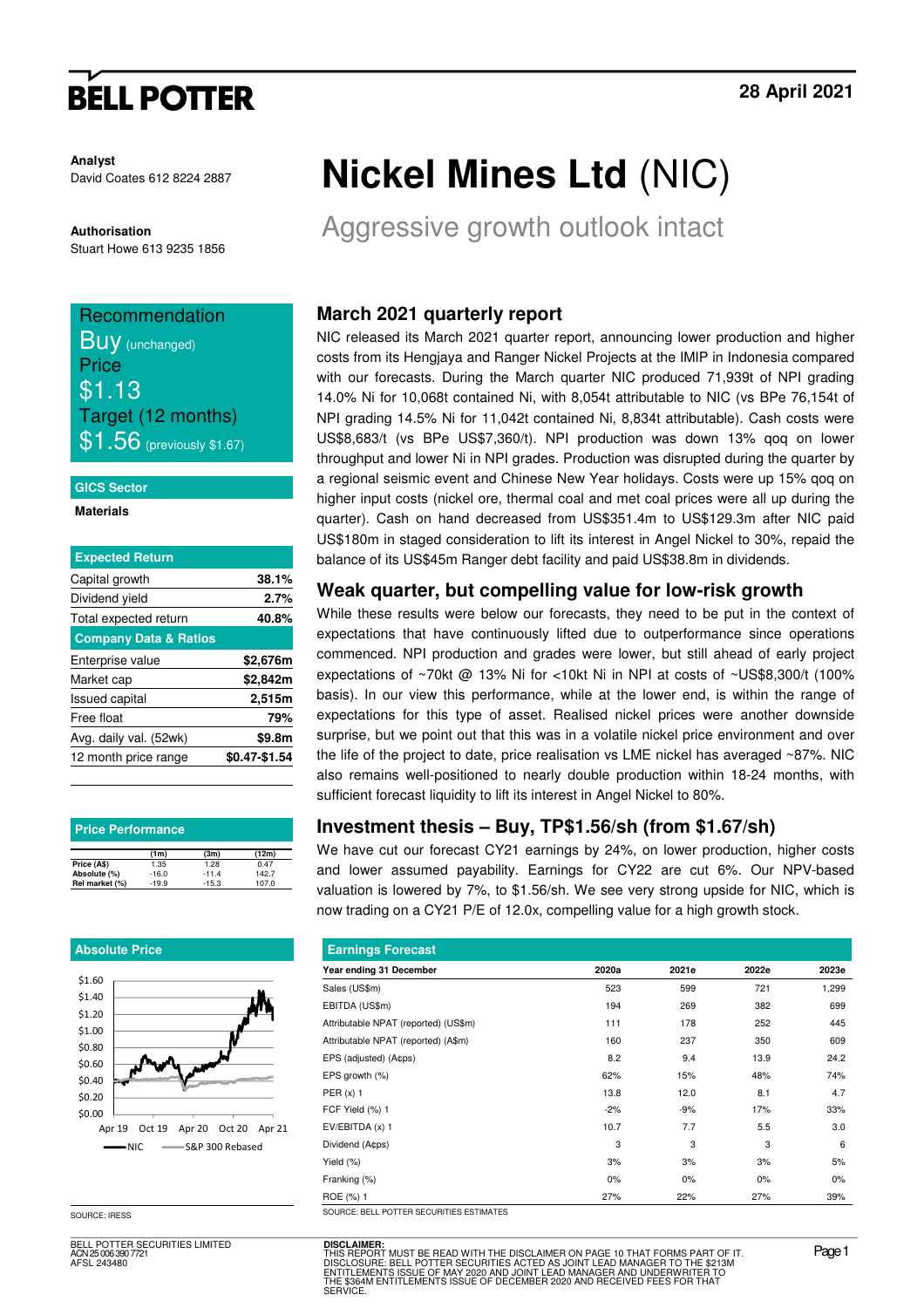# **Aggressive growth outlook intact**

### **March 2021 quarterly report**

NIC has released its March 2021 quarter report, announcing production and costs from its Rotary Kiln Electric Furnace (RKEF) lines at the Hengjaya and Ranger Nickel Projects at the IMIP in Indonesia that did not meet our forecasts.

During the March quarter NIC produced 71,939t of NPI grading 14.0% Ni for 10,068t contained Ni, with 8,054t attributable to NIC (vs BPe 76,154t of NPI grading 14.5% Ni for 11,042t contained Ni, 8,834t attributable). Cash costs were US\$8,683/t (vs BPe US\$7,360/t).

Ni in NPI production was down 13% qoq on lower throughput and lower Ni in NPI grades. Production was disrupted during the quarter by a regional seismic event and Chinese New Year holidays. Costs were up 15% qoq on higher input costs (laterite nickel ore, thermal coal and met coal prices were all up during the quarter). Costs were also impacted as a decision was made to produce lower grade NPI (14.0% Ni in NPI vs 15.0% Ni in NPI in the December 2020 quarter). This strategy was implemented to optimise profit margins in an NPI market where higher grades are currently attracting a discount to benchmark grades.

EBITDA of US\$50.7m from NPI production was reported for the March 2021 quarter (100%-basis, vs December 2020 quarter US\$71.6m) and is consistent with our calculations.

Cash on hand decreased from US\$351.4m to US\$129.3m. During the quarter NIC paid US\$180m in staged consideration to lift its interest in Angel Nickel to 30%, repaid the balance of its US\$45m Ranger debt facility and paid US\$38.8m in dividends.

Production and sales from the Hengjaya Mine (NIC 80%) maintained its expanded target production rate of +150kt per month laterite nickel ore during the quarter, achieving production of 456kt and sales of 424kt. The mine is on track for its annual production target of 1.5Mtpa (125kt per month). Operating costs at the mine continued to improve, dropping 10% to US\$22.78/t (CIF basis) and US\$17/t (FOB basis).

| Table 1 - NIC quarterly production summary                                         |                  |                         |                         |                         |                         |                   |                   |                      |  |  |  |
|------------------------------------------------------------------------------------|------------------|-------------------------|-------------------------|-------------------------|-------------------------|-------------------|-------------------|----------------------|--|--|--|
|                                                                                    | Mar-20<br>Actual | <b>Jun-20</b><br>Actual | <b>Sep-20</b><br>Actual | <b>Dec-20</b><br>Actual | <b>Mar-21</b><br>Actual | Mar-21<br>BP est. | Variance<br>qoq % | Variance<br>vs BPe % |  |  |  |
| Hengjaya Mine                                                                      |                  |                         |                         |                         |                         |                   |                   |                      |  |  |  |
| Ore sales (t)                                                                      | 155,599          | 54,029                  | 129,264                 | 456,758                 | 424,410                 | 450,000           | $-7%$             | $-6%$                |  |  |  |
| grade (% Ni)                                                                       | 1.83%            | 1.80%                   | 1.85%                   | 1.81%                   | 1.77%                   | 1.80%             | $-2.2%$           | $-1.7%$              |  |  |  |
| Contained nickel (t Ni)                                                            | 2,847            | 973                     | 2,391                   | 8,267                   | 7,512                   | 8,100             | $-9%$             | $-7%$                |  |  |  |
| Mine OPEX (US\$/t)                                                                 | \$29.70          | \$44.73                 | \$40.68                 | \$25.30                 | \$22.78                 | \$20.60           | $-10%$            | 11%                  |  |  |  |
| Avg price received (US\$/t)                                                        | \$24.32          | \$23.79                 | \$31.39                 | \$32.58                 | \$35.40                 | \$32.00           | 9%                | 11%                  |  |  |  |
|                                                                                    |                  |                         |                         |                         |                         |                   |                   |                      |  |  |  |
| <b>RKEF NPI production</b>                                                         |                  |                         |                         |                         |                         |                   |                   |                      |  |  |  |
| NPI production (t)                                                                 | 79,398           | 69,602                  | 69,830                  | 77,067                  | 71,939                  | 76,154            | $-7%$             | $-6%$                |  |  |  |
| NPI grade (% Ni)                                                                   | 14.2%            | 14.5%                   | 15.3%                   | 15.0%                   | 14.0%                   | 14.5%             | $-6%$             | $-3%$                |  |  |  |
| Contained nickel (t)                                                               | 11,291           | 10,104                  | 10,700                  | 11,527                  | 10,068                  | 11,042            | $-13%$            | $-9%$                |  |  |  |
| Contained nickel (t, attributable)                                                 | 6,775            | 6,062                   | 8,560                   | 9,222                   | 8,054                   | 8,834             | $-13%$            | $-9%$                |  |  |  |
|                                                                                    |                  |                         |                         |                         |                         |                   |                   |                      |  |  |  |
| Costs                                                                              |                  |                         |                         |                         |                         |                   |                   |                      |  |  |  |
| Cash costs (US\$/t Ni)<br>CHROE, COMPANY DATA AND DELL DOTTED OFOURITIES FOTBAATES | \$7,247          | \$7,367                 | \$7,201                 | \$7,526                 | \$8,683                 | \$7,360           | 15%               | 18%                  |  |  |  |

Key production metrics are summarised below:

BCE: COMPANY DATA AND BELL POTTER SECURITIES ESTIMATES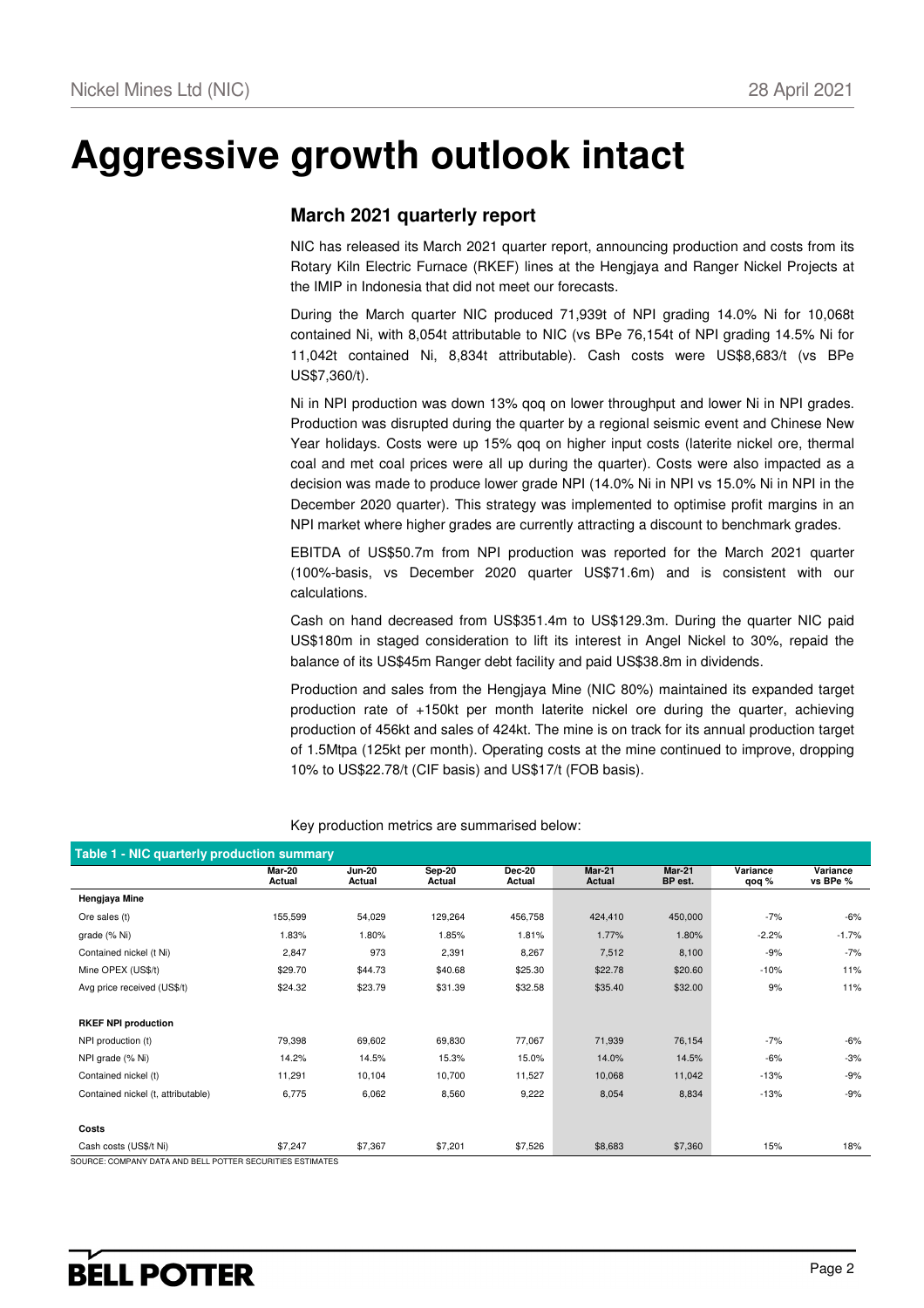Other key takeaways from the result include:

- NIC provided some cost sensitivity data points for the quarter. These related to the increase in nickel ore pricing, up US\$4/t over the quarter (from US\$37/t to US\$41/t) resulting in a ~US\$500/t increase in NPI production cash costs. Higher met coal (reductant agent) and thermal coal prices resulted in power costs lifting from US5c/kWh to US6c/kWh for a US\$700/t increase in NPI production cash costs;
- NIC guided that Ni in NPI grades would remain lower, in the range of 13.0-14.0% over the balance of CY21, compared with an average of 14.8% Ni in NPI grade over CY21;
- We calculate a weighted average contract price for the March quarter of US\$13,599/t Ni (down 5% from US\$14,262/t Ni in the December quarter). While pricing is now based on Chinese NPI Indices, the price received represents ~78% of the average LME nickel price for the March quarter of US\$17,556/t;
- At the Hengjaya mine, limonite ore (suitable for use in HPAL nickel plants under construction at the IMIP) continued to be stockpiled for possible future sale. Third party press reports that production commencement is targeted for Q1CY22 by the HPAL partners;
- During the quarter, NIC completed a maiden bond issue of US\$175m. The bonds are Senior Unsecured Notes with an interest rate of 6.5%, maturing 1 April 2024. Proceeds of the issue were received post quarter-end. The offering was downsized from US\$300m to achieve the lowest rate while also providing sufficient funding to complete the Angel Nickel acquisition by the end of CY21; and
- At the Angel Nickel project construction and development continues to advance. While no update was provided on the targeted Q1CY23 production start date, we remain of the view it will be achieved on-time or before.

### **Realised NPI pricing**

We note the lower realised pricing vs the average LME nickel price for the March 2021 quarter. The chart below shows our estimates of the apparent payability since commencement of production across the Ranger and Hengjaya RKEF lines.



SOURCE: COMPANY DATA AND BELL POTTER SECURITIES ESTIMATES

The chart shows that discounts typically have widened with volatility in the nickel price. However, over the life of the projects to date, payability has averaged ~87% of the LME nickel price (inclusive of the latest dip in the March 2021 quarter). We have lowered our near term forecast for payability to 88% of LME (from 90%), with our view being that based on realised pricing to date, this is a representative level.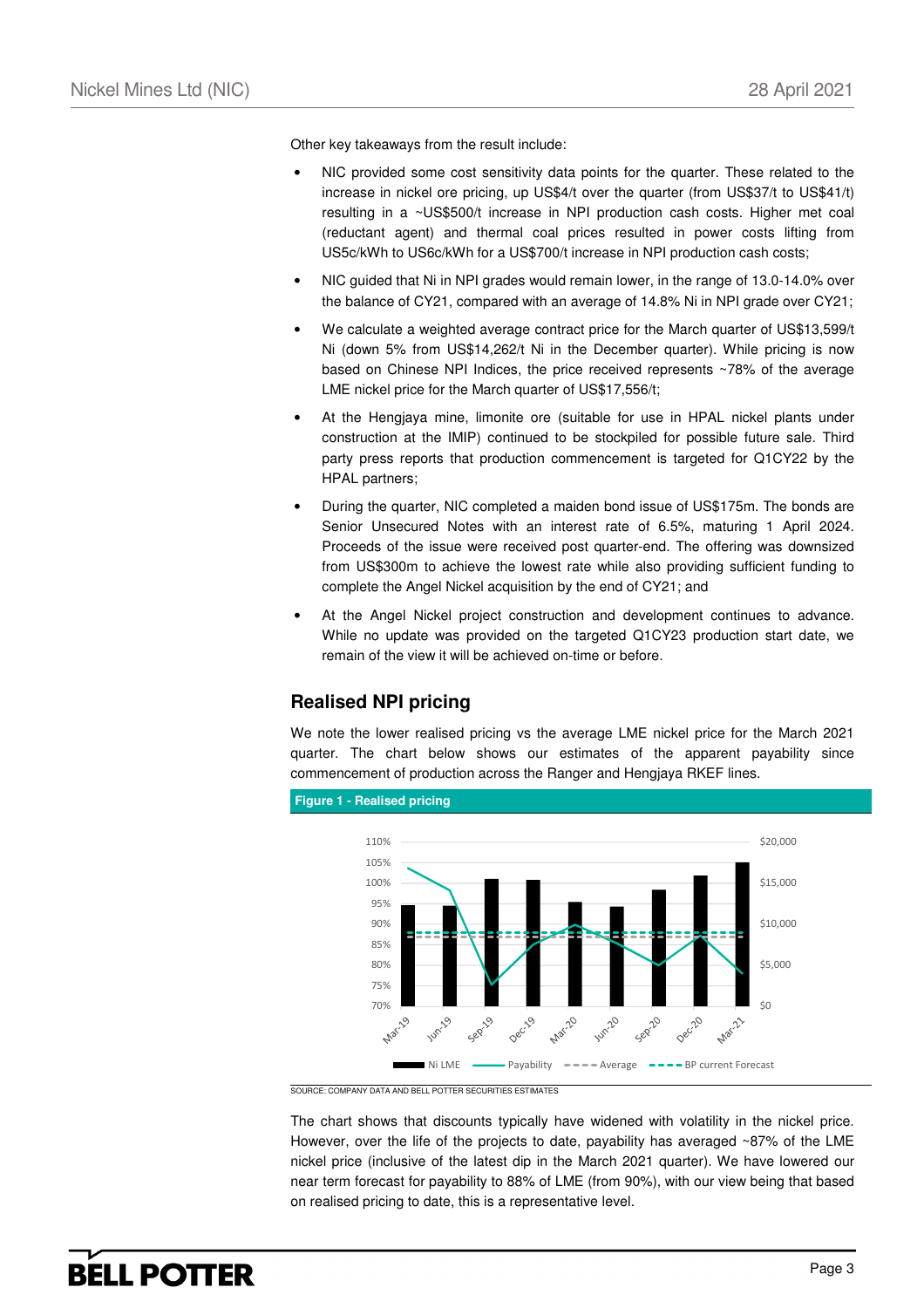### **Angel Nickel acquisition**

NIC is in the process of executing a binding agreement to acquire an 80% interest in the Angel Nickel project, comprising 4 next-generation rotary-kiln-electric-furnace (RKEF) lines being developed within the Indonesia Weda Bay Industrial Park (IWIP), for total, discounted, consideration of US\$554m (US\$560m undiscounted, US\$700m 100%-basis valuation).

During the quarter NIC paid the US\$180m balance of the US\$210m Stage 1 consideration (US\$30m was paid during the December quarter) securing a 30% stake in the Angel Nickel project.

Post quarter-end NIC paid a further consideration of US\$137.6m (discounted by US\$2.4m for early payment) to secure a further 20% interest, lifting its ownership to 50%. A portion of the US\$175m bond issue was used to fund this acquisition. This leaves the US\$210m consideration for the final 30% interest is to be paid by 31 December 2021.

We estimate free cash flows attributable to NIC of US\$41m for the March quarter and forecast a further US\$110m for the June and September quarters. Together with the surplus US\$37.4m from the recent debt issue and March  $31<sup>st</sup>$  cash balance of US\$129.3m, this should provide sufficient liquidity (~US\$277m) to pay the final consideration by end December (taking into account trade receivable payment terms).

#### **Changes to our forecasts**

Beyond updating our forecasts for the March 2021 quarter production and cost report, we have made the following changes to our modelled assumptions:

- Lowered our assumed Ni NPI grade from 14.5% Ni to 13.5% Ni for approximate quarterly production of ~10.2kt contained (down from ~10.7kt per quarter previously);
- Lowered our payability assumption from 90% to 88%, in line with the average price realisation achieved to date at the Ranger and Hengjaya projects;
- Increased our operating cost forecasts, making an allowance for higher underlying power generation costs and nickel ore purchase costs;
- Increased our sales price assumptions for the Hengjaya Mine ore production;
- Updated for our latest commodity price and exchange rate forecasts, which include a 2% increase CY21 nickel price, partially offset by a 1% increase in the AUD:USD exchange rate; and
- Updated for the latest capital structure.

The net impact of these changes are summarised in the forecast changes table overleaf: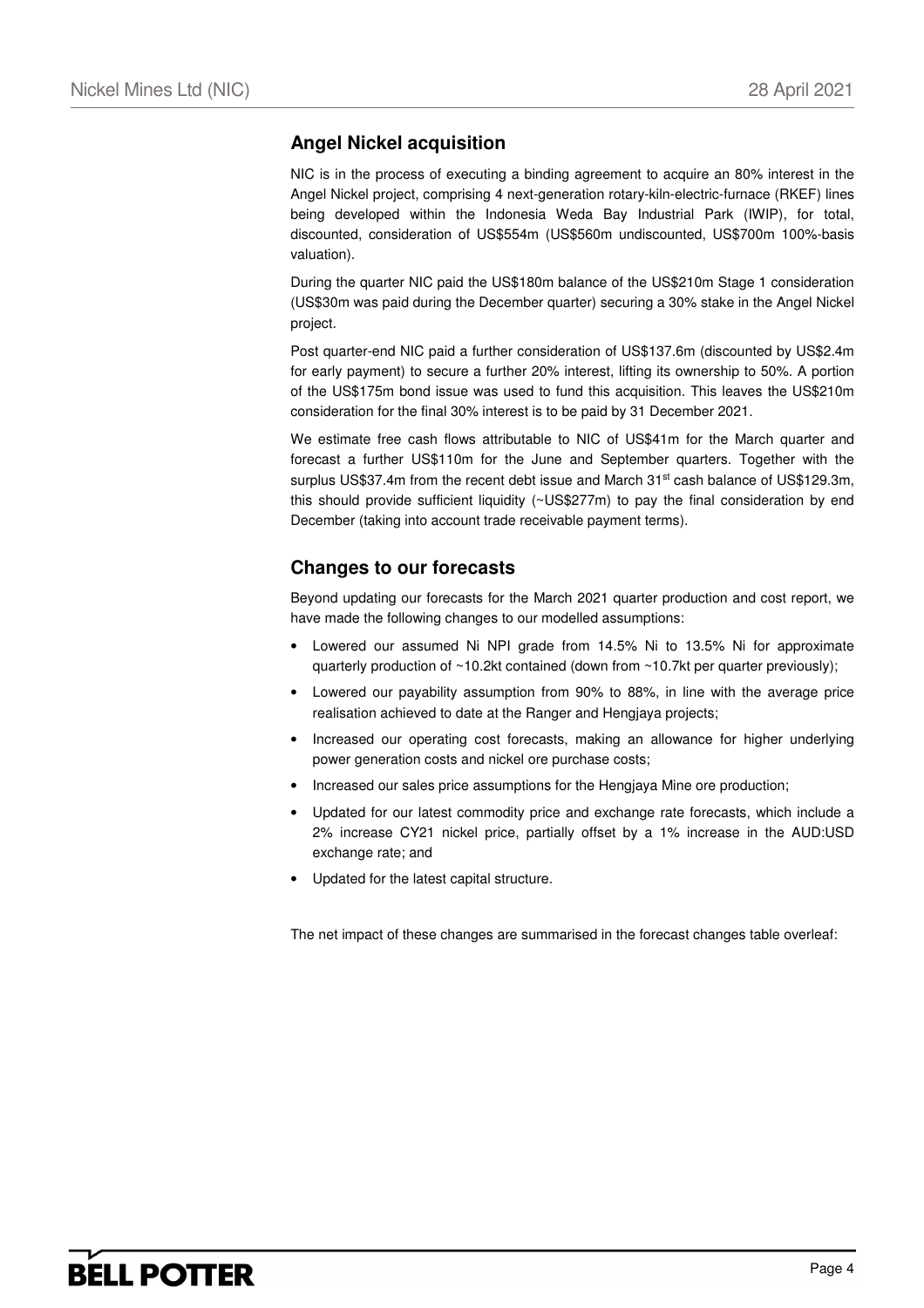| <b>Table 2 - Changes to our CY forecasts</b> |                 |                         |           |               |               |           |               |        |        |
|----------------------------------------------|-----------------|-------------------------|-----------|---------------|---------------|-----------|---------------|--------|--------|
|                                              | <b>Previous</b> |                         |           | <b>New</b>    |               |           | Change        |        |        |
| Year end 30 December                         | <b>Dec-21</b>   | <b>Dec-22</b>           | Dec-23    | <b>Dec-21</b> | <b>Dec-22</b> | Dec-23    | <b>Dec-21</b> | Dec-22 | Dec-23 |
| Prices & currency                            |                 |                         |           |               |               |           |               |        |        |
| Nickel price (US\$/t)                        | 16,424          | 17,857                  | 18,629    | 16,735        | 17,857        | 18,629    | 2%            | 0%     | 0%     |
| <b>US\$/A\$</b>                              | 0.75            | 0.72                    | 0.73      | 0.75          | 0.72          | 0.73      | 1%            | 0%     | $0\%$  |
| <b>Production &amp; costs</b>                |                 |                         |           |               |               |           |               |        |        |
| Ore mined (t)                                | 1,800,000       | 1,800,000               | 1,800,000 | 1,774,410     | 1,800,000     | 1,800,000 | $-1%$         | 0%     | 0%     |
| Nickel in ore (t)                            | 32,400          | 32,400                  | 32,400    | 31,812        | 32,400        | 32,400    | $-2%$         | 0%     | 0%     |
| RKEF NPI production (t)                      | 304,615         | 324,615                 | 579,615   | 298,439       | 322,000       | 579,615   | $-2%$         | $-1%$  | $0\%$  |
| Contained nickel (t)                         | 44,169          | 46,569                  | 77,169    | 41,400        | 44,680        | 75,646    | $-6%$         | $-4%$  | $-2%$  |
| Contained nickel (t, attributable)           | 35,335          | 37,255                  | 61,735    | 33,120        | 35,744        | 60,517    | $-6%$         | $-4%$  | $-2%$  |
| Cash costs (US\$/t Ni)                       | 7,429           | 7,672                   | 7,881     | 8,339         | 8,017         | 8,092     | 12%           | 4%     | 3%     |
| Earnings & valuation                         |                 |                         |           |               |               |           |               |        |        |
| Revenue (consolidated, US\$m)                | 664             | 752                     | 1,325     | 599           | 721           | 1,299     | $-10%$        | $-4%$  | $-2%$  |
| Revenue (attributable, US\$m)                | 577             | 646                     | 1,091     | 530           | 626           | 1,074     | $-8%$         | $-3%$  | $-2%$  |
| EBITDA (attributable, US\$m)                 | 280             | 325                     | 578       | 216           | 304           | 557       | $-23%$        | $-7%$  | $-4%$  |
| NPAT (reported, attributable, US\$m)         | 233             | 268                     | 478       | 178           | 252           | 445       | $-24%$        | $-6%$  | $-7%$  |
| EPS (reported) (Acps)                        | 12.5            | 14.8                    | 26.0      | 9.4           | 13.9          | 24.2      | $-24%$        | $-6%$  | $-7%$  |
| PER(x)                                       | 9.1             | 7.6                     | 4.3       | 12.0          | 8.1           | 4.7       | 2.9           | 0.5    | 0.3    |
| EPS growth (%)                               | 52%             | 19%                     | 76%       | 15%           | 48%           | 74%       | $-37%$        | 29%    | $-2%$  |
| DPS (Acps)                                   | $\overline{4}$  | $\overline{\mathbf{4}}$ |           | 3             | 3             | 6         | $-25%$        | $-25%$ | $-14%$ |
| Yield                                        | 4%              | 4%                      | 6%        | 3%            | 3%            | 5%        | $-1%$         | $-1%$  | $-1%$  |
| NPV (A\$/sh)                                 | 1.64            | 1.67                    | 2.10      | 1.46          | 1.56          | 2.00      | $-11%$        | $-7%$  | $-5%$  |
| Price Target (A\$/sh)                        |                 | 1.67                    |           |               | 1.56          |           |               | $-7%$  |        |

SOURCE: COMPANY DATA AND BELL POTTER SECURIT

Our updated assumptions result in a 24% cut to our forecast CY21 earnings, driven primarily by our lower production and higher cost assumptions, as well as the lower assumed payability for CY21. Earnings for CY22 are cut 6% on lower NPI production and grade assumptions. Our NPV-based, sum-of-the-parts valuation is lowered by 7%, to \$1.56/sh on these updates to our forecasts. We point out that very strong upside to NIC's valuation remains, currently trading on a CY21 P/E of 12.0x, in our view compelling value for a stock that is on track to double its production in 18-24 months.

#### **Upcoming catalysts**

Upcoming catalysts for NIC include:

- Completion of the acquisition of the remaining 30% interest in Angel Nickel, to lift NIC's ownership to 80%, by end CY21 and possibly earlier;
- Ongoing production updates from the Hengjaya and Ranger Nickel RKEF lines. Both projects have now achieved established production levels above nameplate;
- Updates on NPI pricing and the effective Ni payability, which we believe the market will still be considering as a measure of NIC's nickel price exposure;
- Updates on the construction of the Angel Nickel project, comprising 4 next-generation rotary-kiln-electric-furnace (RKEF) lines being developed within the Indonesia Weda Bay Industrial Park (IWIP), for which NIC has executed a binding agreement to acquire a 80% interest for US\$560m total, undiscounted, consideration;
- Progress updates for the Hengjaya Mine, where a major production expansion is complete and the sustainability of production of +150kt ore per month and costs of ~US\$20/t are targeted;
- The release of NIC's June 2021 quarterly production and cost report, expected in late July 2021; and
- Updates on the ownership levels of the 80%-owned Hengjaya Mine, which is subject to Indonesia's compulsory divestment laws.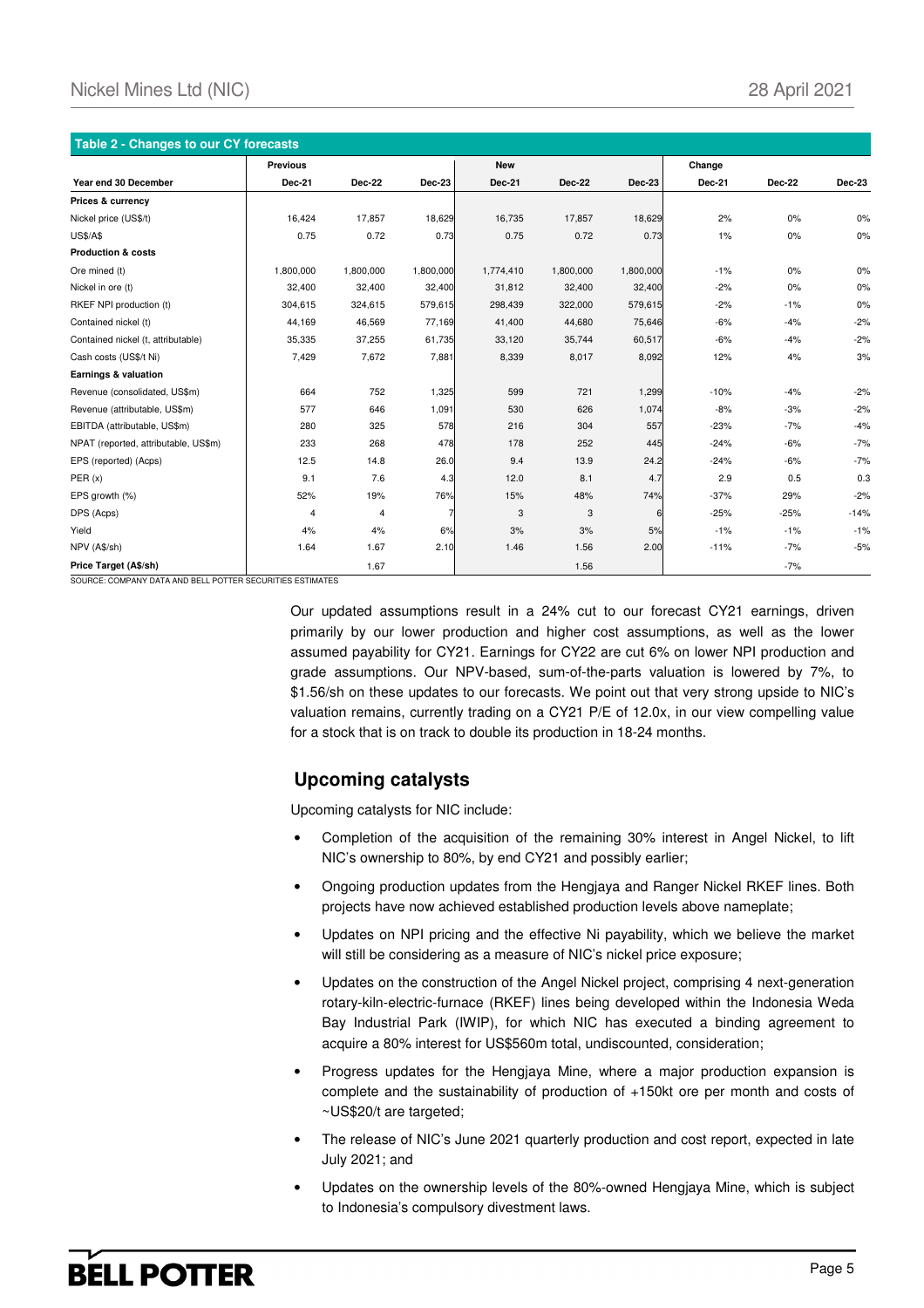

### **NIC vs the ASX Metals and Mining Index**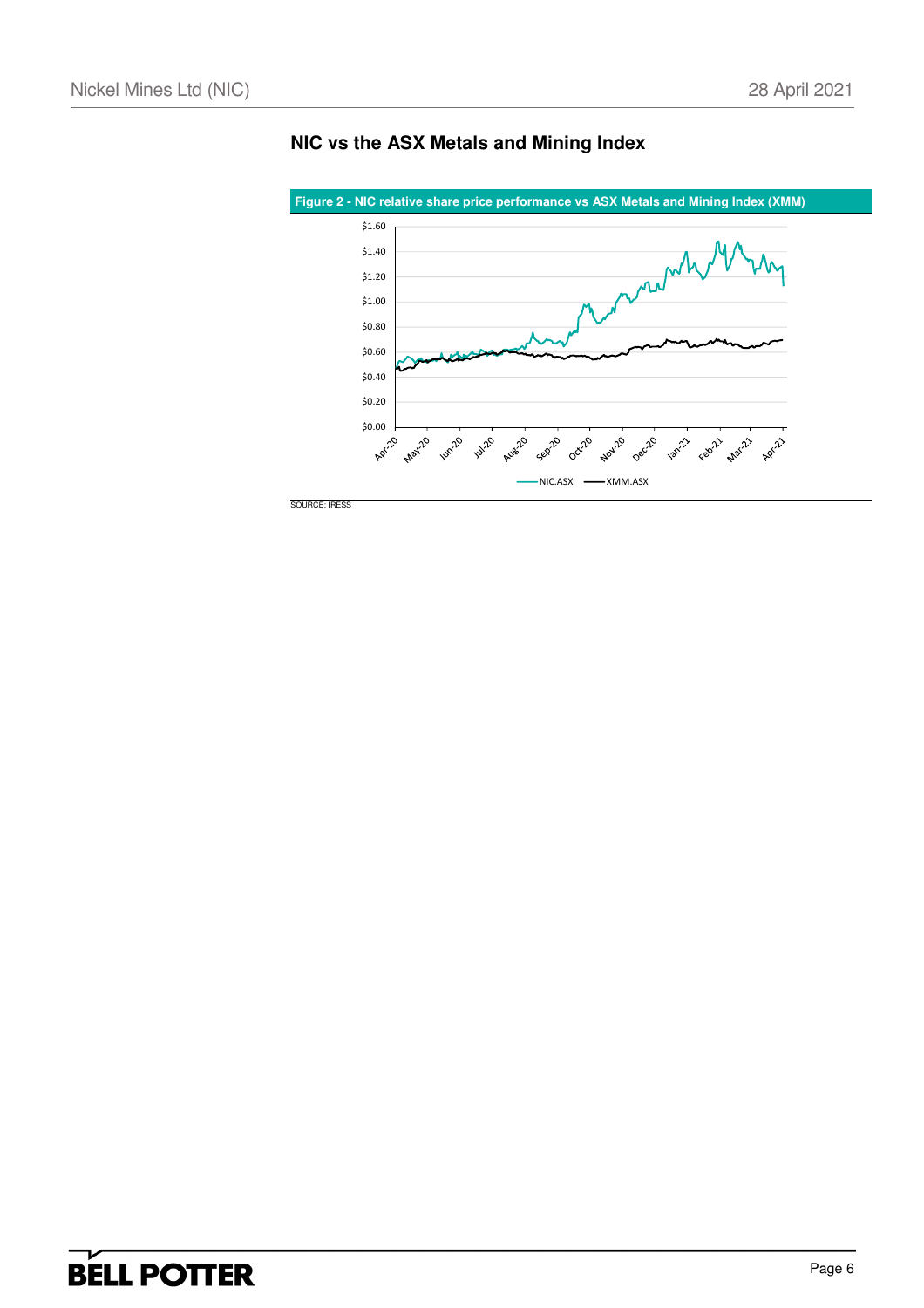# **Nickel Mines Limited (NIC)**

### **Company description: fully integrated NPI producer**

Nickel Mines Limited ('Nickel Mines' or 'NIC') was formed in 2007 and listed on the ASX in 2018. Its operations are focused in Central Sulawesi, Indonesia, where it holds an 80% interest four Rotary Kiln Electric Furnace (RKEF) NPI production lines (the two Hengjaya lines and the two Ranger lines) with Shanghai Decent Investments (SDI) a subsidiary of Tsingshan Group, the world's largest stainless steel producer. The RKEF lines are located in an existing, fully integrated stainless steel production facility, the Indonesian Morowali Industrial Park (IMIP).

First production from the Hengjaya Lines was achieved on 31 January 2019 and the Ranger Lines commenced production during the December quarter 2019. Both projects have since achieved steady state production of ~20ktpa contained Ni in NPI, exceeding nameplate production of ~16ktpa each at lower than planned operating costs.

In November 2020 NIC executed a binding agreement to acquire a 70% interest (since increased to 80%) in the Angel Nickel Project comprising four new generation RKEF NPI production lines and a captive 380MW power station. Angel Nickel is currently under construction within the Indonesia Weda Bay Industrial Park ('IWIP') on Halmahera Island in Indonesia.

NIC also holds an 80% interest in Hengjaya Mine ('HM'), a high-grade, long-life nickel laterite deposit, also in Central Sulawesi in close proximity to the IMIP. The HM produces Direct Shipping Ore (DSO), the bulk of which is sold into the IMIP facility for the production of Nickel Pig Iron (NPI), a key input into stainless steel production.

### **Investment thesis – Buy, TP\$1.56/sh (from \$1.67/sh)**

We have cut our forecast CY21 earnings by 24%, on lower production, higher costs and lower assumed payability. Earnings for CY22 are cut 6%. Our NPV-based valuation is lowered by 7%, to \$1.56/sh. We see very strong upside for NIC, which is now trading on a CY21 P/E of 12.0x, compelling value for a high growth stock.

### **Valuation: \$1.56/sh**

Our 12-month forward NIC valuation incorporates DCF models of its attributable interests in the Hengjaya laterite nickel ore mine (HM), an 80% interest in the two Hengjaya Nickel RKEF lines and an 80% interest in the two Ranger Nickel RKEF lines.

We have constructed a discounted cash flow (DCF) model for NIC's attributable interest in these RKEF lines that are in production at Tsingshan's IMIP facility and a DCF calculation for NIC's current 80% interest (declining to 49% by FY2023) in the Hengjaya laterite nickel ore mine.

We also include a risk-adjusted, NPV-based valuation for NIC's prospective 80% interest in the Angel Nickel Industry (ANI) project, a notional value for other exploration and development projects, an estimate of corporate overhead costs and NIC's last reported net cash position. Our valuation is calculated on a fully diluted basis. Following the latest update, our valuation stands at \$1.56/sh.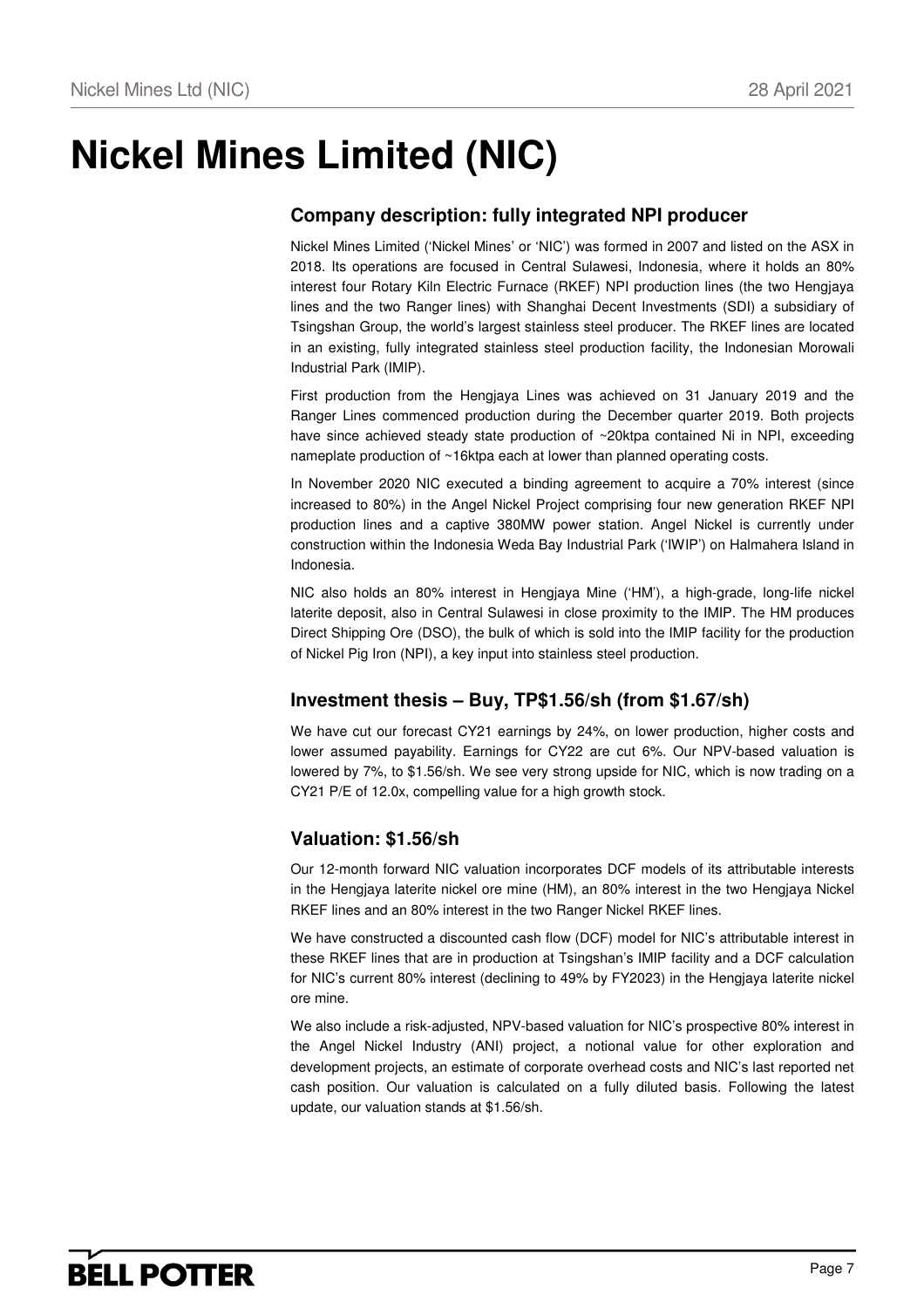#### **Risks**

Key risks to our investment case include (but are not limited to):

- **Funding and capital management risks:** Funding and capital management risks can include access to debt and equity finance, maintaining covenants on debt finance, managing dividend payments and managing debt repayments. Exploration and development companies with no sales revenues are reliant on access to equity markets and debt financing to fund the advancement and development of their projects.
- **Operating and development risks:** Mining companies' assets are subject to risks associated with their operation and development. Risks for each company can be heightened depending on method of operation (e.g. underground versus open pit mining) or whether it is a single mine company. Development of mining assets may be subject to receiving permits, approvals timelines or weather events, causing delays to commissioning and commercial production.
- **COVID-19 risks:** Mining companies' rely on freedom of movement of workforces, functioning transport routes, reliable logistics services including road, rail, aviation and ports in order to maintain operations and get their products to market. They also rely on liquid, functioning markets to sell their products. Measures being put in place to combat the COVID-19 pandemic are posing risks to these conditions.
- **Operating and capital cost fluctuations:** The cost and availability of exploration, development and mining inputs can fluctuate widely and cause significant differences between planned and actual operating and capital costs. Key operating costs are linked to energy and labour costs as well as access to, and availability of, technical skills, operating equipment and consumables.
- **Commodity price and exchange rate fluctuations:** The future earnings and valuations of exploration, development and producing Resources companies are subject to fluctuations in underlying commodity prices and foreign currency exchange rates.
- **Resource growth and mine life extensions:** The viability of future operations and the earnings forecasts and valuations reliant upon them may depend upon resource and reserve growth to extend mine lives, which is in turn dependent upon exploration success, of which there are no guarantees.
- **Regulatory changes risks:** Changes to the regulation of infrastructure and taxation (among other things) can impact the earnings and valuation of mining companies. NIC's assets are located in Sulawesi, Indonesia, which has in the past implemented regulatory changes related to mining project ownership, fiscal terms and mineral export requirements.
- **Sovereign risks:** Mining companies' assets are subject to the sovereign risks of the jurisdiction within which they are operating. NIC's assets are in Indonesia, a G20 country with one of the largest economies in SE Asia. Its sovereign debt is rated investment grade by the major ratings agencies.
- **Corporate/M&A risks:** Risks associated with M&A activity including differences between the entity's and the market's perception of value associated with completed transactions. NIC is the junior partner co-investing in production assets with a large, privately owned Chinese company. The strength and cohesiveness of this relationship over the long term has the potential to both add and reduce value to the partnership. One of the key mitigating factors in this respect has been the investment of a combined US\$50m by SDI and Wanlu Investments (US\$26m and US\$24m respectively) into NIC equity.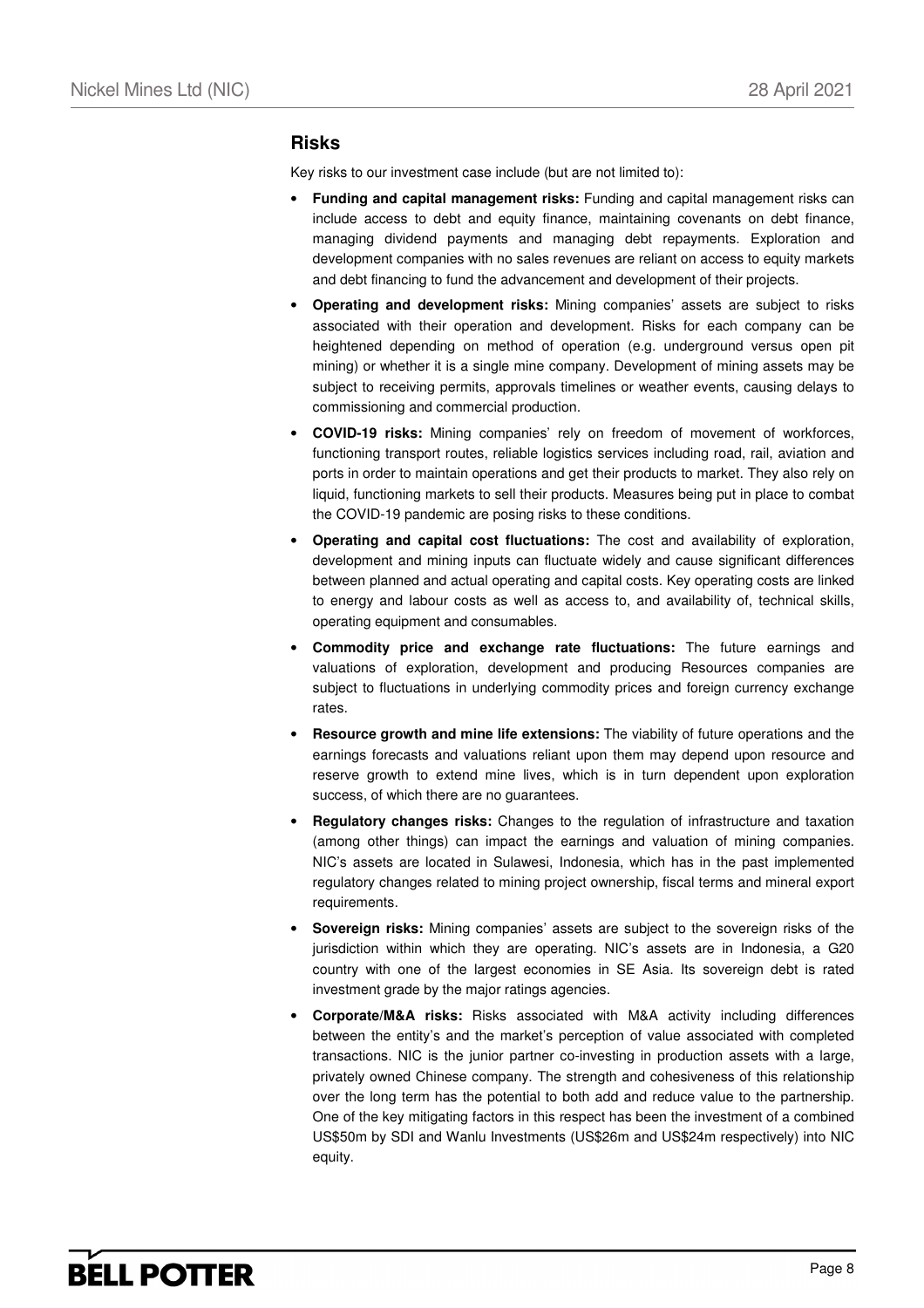## **Nickel Mines Ltd** as at 28 April 2021

### Nickel Mines Ltd (Nickel Mines Ltd (Nickel Mines Ltd (Nickel Mines Ltd (Nickel Mines Ltd Computer) \$1.56 Recommendation Buy Price \$1.13

#### **Table 3 - Financial summary**

| <b>PROFIT AND LOSS</b>                                                 |                |                                        |                  |         |              |                    | <b>FINANCIAL RATIOS</b>                                                                                                                                    |                           |                |                |                   |                  |                   |
|------------------------------------------------------------------------|----------------|----------------------------------------|------------------|---------|--------------|--------------------|------------------------------------------------------------------------------------------------------------------------------------------------------------|---------------------------|----------------|----------------|-------------------|------------------|-------------------|
| Year ending 31 Dec. (from 2020)                                        | Unit           | 2019a*                                 | 2020a            | 2021e   | 2022e        | 2023e              | Year ending 31 Dec. (from 2020)                                                                                                                            | Unit                      | 2019a*         | 2020a          | 2021e             | 2022e            | 2023e             |
| Revenue                                                                | US\$m          | 236.1                                  | 523.5            | 599.1   | 721.2        | 1,299.3            | <b>VALUATION</b>                                                                                                                                           |                           |                |                |                   |                  |                   |
| Expense                                                                | US\$m          | (138.9)                                | (329.0)          | (330.0) | (339.6)      | (600.3)            | Attributable NPAT                                                                                                                                          | US\$m                     | 56.5           | 110.6          | 177.9             | 252.1            | 444.8             |
| <b>EBITDA</b>                                                          | US\$m          | 97.2                                   | 194.5            | 269.1   | 381.6        | 699.0              | <b>Attributable NPAT</b>                                                                                                                                   | A\$m                      | 82.5           | 160.1          | 237.0             | 350.1            | 609.3             |
| Depreciation                                                           | US\$m          | (16.4)                                 | (36.8)           | (40.3)  | (49.1)       | (66.7)             | <b>Reported EPS</b>                                                                                                                                        | Ac/sh                     | 5.1            | 8.2            | 9.4               | 13.9             | 24.2              |
| EBIT                                                                   | US\$m          | 80.8                                   | 157.7            | 228.8   | 332.5        | 632.3              | <b>Adjusted EPS</b>                                                                                                                                        | Ac/sh                     | 4.4            | 8.2            | 9.4               | 13.9             | 24.2              |
| Net interest expense                                                   | US\$m          | (2.1)                                  | (4.7)            | (0.5)   | (6.5)        | (0.6)              | EPS growth                                                                                                                                                 | $\%$                      | 46%            | 62%            | 15%               | 48%              | 74%               |
| Unrealised gains (Impairments)                                         | US\$m          | 7.4                                    |                  |         |              |                    | PER                                                                                                                                                        | $\boldsymbol{\mathsf{x}}$ | 11.2x          | 13.8x          | 12.0x             | 8.1x             | 4.7x              |
| Other                                                                  | US\$m          | 5.4                                    | 1.6              |         |              |                    | <b>DPS</b>                                                                                                                                                 | Ac/sh                     |                | 3.0            | 3.0               | 3.0              | 6.0               |
| PBT                                                                    | US\$m          | 91.5                                   | 154.6            | 228.3   | 326.0        | 631.7              | Franking                                                                                                                                                   | $\%$                      | 0%             | 0%             | 0%                | 0%               | 0%                |
| Tax expense                                                            | US\$m          | (0.2)                                  | (0.9)            | (4.1)   | (7.7)        | (73.5)             | Yield                                                                                                                                                      | $\%$                      | 0%             | 3%             | 3%                | 3%               | 5%                |
| Consolidated profit (loss) for the year                                | US\$m          | 91.3                                   | 153.7            | 224.3   | 318.3        | 558.2              | FCF/share                                                                                                                                                  | Ac/sh                     | 2.6            | (2.6)          | (9.8)             | 19.3             | 37.4              |
| Non-Controlling Interest                                               | US\$m          | 34.8                                   | 43.1             | 46.3    | 66.3         | 113.4              | FCF yield <sup>1</sup>                                                                                                                                     | $\%$                      | 2%             | $-2%$          | $-9%$             | 17%              | 33%               |
| <b>Attributable NPAT (reported)</b>                                    | US\$m          | 56.5                                   | 110.6            | 177.9   | 252.1        | 444.8              | P/FCFPS <sup>1</sup>                                                                                                                                       | X                         | 43.7x          | $-44.2x$       | $-11.5x$          | 5.8x             | 3.0x              |
| NPAT (underlying)                                                      | US\$m          | 49.1                                   | 110.6            | 177.9   | 252.1        | 444.8              | EV/EBITDA <sup>1</sup>                                                                                                                                     | X                         | 21.4x          | 10.7x          | 7.7x              | 5.5x             | 3.0x              |
|                                                                        |                |                                        |                  |         |              |                    | EBITDA margin                                                                                                                                              | %                         | 41%            | 37%            | 45%               | 53%              | 54%               |
| <b>CASH FLOW</b>                                                       |                |                                        |                  |         | 2022e        |                    | EBIT margin                                                                                                                                                | $\%$<br>$\%$              | 34%<br>26%     | 30%<br>17%     | 38%<br>16%        | 46%<br>19%       | 49%<br>28%        |
| Year ending 31 Dec. (from 2020)<br><b>OPERATING CASHFLOW</b>           | Unit           | 2019a*                                 | 2020a            | 2021e   |              | 2023e              | Return on assets                                                                                                                                           |                           | 49%            |                |                   |                  |                   |
| Receipts                                                               | US\$m          | 212.7                                  | 517.6            | 657.0   | 709.0        | 1,241.5            | Return on equity<br><b>LIQUIDITY &amp; LEVERAGE</b>                                                                                                        | $\%$                      |                | 27%            | 22%               | 27%              | 39%               |
| Payments                                                               | US\$m          | (169.9)                                | (358.9)          | (287.8) | (337.2)      | (535.1)            | Net debt (cash)                                                                                                                                            | \$m                       | 15             | (306)          | (8)               | (242)            | (750)             |
| Tax                                                                    | US\$m          | (4.7)                                  | (9.1)            | 0.9     | (4.1)        | (7.7)              | ND / E                                                                                                                                                     | $\%$                      | 4%             | $-33%$         | $-1%$             | $-19%$           | $-47%$            |
| Net interest                                                           | US\$m          | 0.1                                    | 0.3              | (0.5)   | (6.5)        | (0.6)              | $ND / (ND + E)$                                                                                                                                            | $\%$                      | 3%             | $-48%$         | $-1%$             | $-24%$           | $-89%$            |
| Other                                                                  | US\$m          |                                        |                  |         |              |                    | EBITDA / Interest                                                                                                                                          | x                         | 46.1x          | 40.9x          | 564.9x            | 58.9x            | 1130.1x           |
| Operating cash flow                                                    | US\$m          | 38.2                                   | 150.0            | 369.6   | 361.3        | 698.1              |                                                                                                                                                            |                           |                |                |                   |                  |                   |
| <b>INVESTING CASHFLOW</b>                                              |                |                                        |                  |         |              |                    | <b>ATTRIBUTABLE DATA - NICKEL MINES LTD</b>                                                                                                                |                           |                |                |                   |                  |                   |
| Property, plant and equipment<br>Mine development                      | US\$m<br>US\$m | (29.6)                                 | (7.4)<br>(147.0) | (554.1) | (10.9)       | (11.7)             | Year ending 31 Dec. (from 2020)<br>Revenues                                                                                                                | Unit<br>US\$m             | 2019a*<br>95.7 | 2020a<br>391.3 | 2021e<br>529.5    | 2022e<br>626.4   | 2023e<br>1,074.0  |
| Exploration & evaluation                                               | US\$m          |                                        |                  | (0.4)   | (0.4)        | (0.4)              | <b>EBITDA</b>                                                                                                                                              | US\$m                     | 35.6           | 139.7          | 215.9             | 303.7            | 557.0             |
| Other                                                                  | US\$m          | 5.8                                    | (30.0)           |         |              |                    | <b>NPAT</b>                                                                                                                                                | US\$m                     | 56.5           | 110.6          | 177.9             | 252.1            | 444.8             |
| Investing cash flow                                                    | US\$m          | (23.8)                                 | (184.4)          | (554.5) | (11.3)       | (12.1)             | Net distributable cash flow                                                                                                                                | US\$m                     | 1.0            | 269.3          | (139.9)           | 210.8            | 456.4             |
| Free Cash Flow                                                         | US\$m          | 14.4                                   | (34.5)           | (184.9) | 350.0        | 686.0              | EV/EBITDA                                                                                                                                                  | x                         | 51.4           | 13.2           | 9.3               | 6.3              | 3.5               |
| <b>FINANCING CASHFLOW</b>                                              |                |                                        |                  |         |              |                    | PER<br>P/FCF                                                                                                                                               | X                         | 22.3<br>nm     | 13.8<br>nm     | 12.0<br>nm        | 8.1<br>9.7       | 4.7<br>4.5        |
| Share issues/(buy-backs)                                               | US\$m          |                                        | 430.0            |         |              |                    |                                                                                                                                                            |                           |                |                |                   |                  |                   |
| Debt proceeds                                                          | US\$m          |                                        |                  | 175.0   |              |                    | ORE RESERVE AND MINERAL RESOURCE                                                                                                                           |                           |                |                |                   |                  |                   |
| Debt repayments                                                        | US\$m          | (29.9)                                 | (25.3)           | (45.0)  |              |                    | Hengjaya Nickel Mine (HM)                                                                                                                                  |                           |                |                | Mdmt              | % Ni             | t Ni              |
| Distributions to non-controlling interests                             | US\$m          | 17.0                                   | (43.3)           | (43.9)  | (61.4)       | (68.7)             | <b>Mineral Resources</b>                                                                                                                                   |                           |                |                |                   |                  |                   |
| Dividends<br>Other                                                     | US\$m<br>US\$m | (0.4)                                  | (15.4)<br>(12.4) | (56.6)  | (54.3)       | (110.2)            | Measured<br>Indicated                                                                                                                                      |                           |                |                | 0.700<br>15.000   | 1.80%<br>1.90%   | 12,600<br>285,000 |
| Financing cash flow                                                    | US\$m          | (13.3)                                 | 333.6            | 29.5    | (115.7)      | (178.9)            | Inferred                                                                                                                                                   |                           |                |                | 22.000            | 1.80%            | 396,000           |
| Change in cash                                                         | US\$m          | 1.1                                    | 299.2            | (155.5) | 234.3        | 507.1              | Total                                                                                                                                                      |                           |                |                | 38.000            | 1.80%            | 678,000           |
|                                                                        |                |                                        |                  |         |              |                    |                                                                                                                                                            |                           |                |                |                   |                  |                   |
| <b>BALANCE SHEET</b>                                                   |                |                                        |                  |         |              |                    | <b>ASSUMPTIONS - Prices</b>                                                                                                                                |                           |                |                |                   |                  |                   |
| Year ending 31 Dec. (from 2020)                                        | Unit           | 2019a*                                 | 2020a            | 2021e   | 2022e        | 2023e              | Year ending 31 Dec. (from 2020) avg                                                                                                                        | Unit                      | 2019a*         | 2020a          | 2021e             | 2022e            | 2023e             |
| <b>ASSETS</b>                                                          |                |                                        |                  |         |              |                    |                                                                                                                                                            |                           |                |                |                   |                  |                   |
| Cash & short term investments                                          | US\$m          | 49.8                                   | 351.4            | 196.0   | 430.3        | 937.4              | Nickel                                                                                                                                                     | US\$/lb                   | \$7.02         | \$6.25         | \$7.59            | \$8.10           | \$8.45            |
| Accounts receivable                                                    | US\$m          | 97.2                                   | 117.8            | 59.9    | 72.1         | 129.9              | Nickel                                                                                                                                                     | <b>US\$/t</b>             | \$15,483       | \$13,775       | \$16,735          | \$17,857         | \$18,629          |
| Property, plant & equipment                                            | US\$m          | 628.5                                  | 600.8            | 1,122.8 | 1,084.6      | 1,029.6            | Currency                                                                                                                                                   |                           |                |                |                   |                  |                   |
| Mine development expenditure                                           | US\$m          |                                        |                  |         |              |                    | AUD:USD                                                                                                                                                    |                           | 0.68           | 0.69           | 0.75              | 0.72             | 0.73              |
| Exploration & evaluation                                               | US\$m          | J.                                     |                  | 0.4     | 0.8          | 1.2                |                                                                                                                                                            |                           |                |                |                   |                  |                   |
| Other                                                                  | US\$m          | 122.0                                  | 164.7            | 164.7   | 164.7        | 164.7              | <b>ASSUMPTIONS - Production &amp; costs</b>                                                                                                                |                           |                |                |                   |                  |                   |
| <b>Total assets</b>                                                    | US\$m          | 897.5                                  | 1,234.7          | 1,543.8 | 1,752.5      | 2,262.8            | Year ending 31 Dec. (from 2020)                                                                                                                            | Unit                      | 2019a*         | 2020a          | 2021e             | 2022e            | 2023e             |
| <b>LIABILITIES</b>                                                     |                |                                        |                  |         |              |                    | Hengjaya Mine                                                                                                                                              |                           |                |                |                   |                  |                   |
| Accounts payable                                                       | US\$m          | 52.5                                   | 40.3             | 82.5    | 84.9         | 150.1              | Ore mined                                                                                                                                                  | wmt                       | 428,382        |                | 795,650 1,774,410 | 1,800,000        | 1,800,000         |
| Income tax payable                                                     | US\$m          | 0.7                                    | 3.8              | 4.1     | 7.7          | 73.5               | Ore grade                                                                                                                                                  | % Ni                      | 1.9%           | 1.8%           | 1.8%              | 1.8%             | 1.8%              |
| Borrowings                                                             | US\$m          | 65.0                                   | 45.0             | 187.9   | 187.9        | 187.9              | Nickel in ore                                                                                                                                              | t Ni                      | 8,178          | 14,479         | 31,812            | 32,400           | 32,400            |
| Other                                                                  | US\$m          | 57.2                                   | 59.4             | 59.4    | 59.4         | 59.4               | Nickel in ore (attributable)                                                                                                                               | t Ni                      | 6,542          | 11,583         | 25,450            | 25,110           | 17,577            |
| Total liabilities                                                      | US\$m          | 175.4                                  | 148.4            | 333.9   | 339.9        | 470.9              | <b>RKEF (IMIP)</b>                                                                                                                                         |                           |                |                |                   |                  |                   |
| <b>SHAREHOLDER'S EQUITY</b>                                            |                |                                        |                  |         |              |                    | NPI production                                                                                                                                             | t                         | 152,408        | 295,897        | 298,439           | 322,000          | 579,615           |
| Share capital                                                          | US\$m          | 315.5                                  | 732.9            | 732.9   | 732.9        | 732.9              | Contained nickel                                                                                                                                           | t Ni                      | 20,988         | 43,622         | 41,400            | 44,680           | 75,646            |
| Reserves                                                               | US\$m          | 19.2                                   | 19.2             | 19.2    | 19.2         | 19.2               | Contained nickel (attributable)                                                                                                                            | t Ni                      | 11,742         | 30,619         | 33,120            | 35,744           | 60,517            |
| Retained earnings                                                      | US\$m          | 92.8                                   | 187.9            | 309.2   | 507.0        | 841.6              | Costs                                                                                                                                                      |                           |                |                |                   |                  |                   |
| <b>Total equity to NIC holders</b>                                     | US\$m          | 427.5                                  | 940.1            | 1,061.4 | 1,259.1      | 1,593.7            | Cash costs                                                                                                                                                 | US\$/t Ni                 | \$7,689        | \$7,330        | \$8,339           | \$8,017          | \$8,092           |
| Non-controlling interest                                               | US\$m          | 294.7                                  | 146.2            | 148.6   | 153.5        | 198.2              | All-in-Costs (AIC)                                                                                                                                         | US\$/t Ni                 | \$7,804        | \$7,414        | \$8,450           | \$8,175          | \$8,221           |
| <b>Total equity</b>                                                    | US\$m          | 722.1                                  | 1,086.2          | 1,210.0 | 1,412.6      | 1,791.9            |                                                                                                                                                            |                           |                |                |                   |                  |                   |
| Weighted average shares                                                | m              | 1,631.2                                | 1,948.7          | 2,515.3 | 2,515.0      | 2,515.0            | <b>VALUATION</b>                                                                                                                                           |                           |                |                |                   |                  |                   |
| <b>CAPITAL STRUCTURE</b>                                               |                |                                        |                  |         |              |                    | Ordinary shares (m)<br>Options in the money (m)                                                                                                            |                           |                |                |                   |                  | 2,515.0           |
|                                                                        |                |                                        |                  |         |              |                    | Total shares diluted (m)                                                                                                                                   |                           |                |                |                   |                  | 2,515.0           |
|                                                                        |                |                                        |                  |         |              |                    |                                                                                                                                                            |                           |                |                |                   | $+24$ mths       |                   |
|                                                                        |                |                                        |                  |         |              |                    |                                                                                                                                                            |                           |                |                |                   |                  | A\$/sh            |
| Shares on issue                                                        | m              |                                        |                  |         |              | 2,515.0            | Valuation                                                                                                                                                  | Now                       |                | +12 months     |                   |                  |                   |
| Total shares on issue                                                  | m              | (add 0.0m escrow and placement shares) |                  |         |              | 2,515.0            | Sum-of-the-parts                                                                                                                                           | A\$m                      | A\$/sh         | A\$m           | A\$/sh            | A\$m             |                   |
| Share price                                                            | A\$/sh         |                                        |                  |         |              | 1.130              | IMIP RKEF (NPV12)                                                                                                                                          | 2,438.0                   | 0.97           | 2,656.4        | 1.06              | 2,738.6          | 1.09              |
| Market capitalisation                                                  | A\$m           |                                        |                  |         |              | 2,842.0            | IWIP RKEF (NPV12)                                                                                                                                          | 1,092.8                   | 0.43           | 1,260.9        | 0.50              | 2,041.8          | 0.81              |
| Net cash                                                               | A\$m           |                                        |                  |         |              | 166.2              | Hengjaya Mine (NPV12)<br>Other exploration                                                                                                                 | 20.6                      | 0.01           | 23.5           | 0.01              | 45.3             | 0.02<br>0.00      |
| Enterprise value (undiluted)                                           | A\$m           |                                        |                  |         |              | 2,675.8            |                                                                                                                                                            | 10.0                      | 0.00           | 10.0           | 0.00              | 10.0             |                   |
| Options outstanding (m)                                                | m              |                                        |                  |         |              | 0.0                | Corporate overheads                                                                                                                                        | (44.7)                    | (0.02)         | (45.1)         | (0.02)            | (45.6)           | (0.02)            |
| Options (in the money)                                                 | m              |                                        |                  |         |              | 0.0                | Subtotal (EV)                                                                                                                                              | 3,516.7                   | 1.40           | 3,905.6<br>8.1 | 1.55              | 4,790.1          | 1.90<br>0.10      |
| Issued shares (diluted for options)<br>Market capitalisation (diluted) | m<br>A\$m      |                                        |                  |         |              | 2,515.0<br>2,842.0 | Net cash (debt)<br>Total (undiluted)                                                                                                                       | 166.2<br>3,682.9          | 0.07<br>1.46   | 3,913.7        | 0.00<br>1.56      | 242.4<br>5,032.5 | 2.00              |
| Net cash + options                                                     | A\$m           |                                        |                  |         |              | 166.2              | Dilutive effect of options                                                                                                                                 |                           |                |                |                   |                  |                   |
| Enterprise value (diluted)                                             | A\$m           |                                        |                  |         |              | 2,675.8            | Add cash from options                                                                                                                                      |                           |                |                |                   |                  |                   |
|                                                                        |                |                                        |                  |         |              |                    | <b>Total (diluted)</b>                                                                                                                                     | 3,682.9                   | 1.46           | 3,913.7        | 1.56              | 5,032.5          | 2.00              |
| <b>MAJOR SHAREHOLDERS</b>                                              |                |                                        |                  |         |              |                    |                                                                                                                                                            |                           |                |                |                   |                  |                   |
| Shareholder                                                            |                |                                        |                  |         | $\%$         | m                  |                                                                                                                                                            |                           |                |                |                   |                  |                   |
| Shanghai Decent (SDI)                                                  |                |                                        |                  |         | 15.7%        | 395.5              |                                                                                                                                                            |                           |                |                |                   |                  |                   |
| Tanito Group (PT Karunia)                                              |                |                                        |                  |         | 15.0%        | 378.4              |                                                                                                                                                            |                           |                |                |                   |                  |                   |
| BlackRock Investment Management                                        |                |                                        |                  |         | 5.7%         | 144.0              |                                                                                                                                                            |                           |                |                |                   |                  |                   |
| <b>Baillie Gifford</b><br>Shanghai Wanlu                               |                |                                        |                  |         | 5.2%<br>4.8% | 129.6<br>121.3     | *Transitional 6 month period to Dec-19. Change of Financial Year end from June to December<br><sup>1</sup> Metrics annualised for 6 month period to Dec-19 |                           |                |                |                   |                  |                   |

| <b>FINANCIAL RATIOS</b>                             |                        |                    |                    |                    |                                               |                    |
|-----------------------------------------------------|------------------------|--------------------|--------------------|--------------------|-----------------------------------------------|--------------------|
| Year ending 31 Dec. (from 2020)                     | Unit                   | 2019a*             | 2020a              | 2021e              | 2022e                                         | 2023e              |
| <b>VALUATION</b><br>Attributable NPAT               | US\$m                  |                    |                    |                    | 252.1                                         | 444.8              |
| Attributable NPAT                                   | A\$m                   | 56.5<br>82.5       | 110.6<br>160.1     | 177.9<br>237.0     | 350.1                                         | 609.3              |
| <b>Reported EPS</b>                                 | Ac/sh                  | 5.1                | 8.2                | 9.4                | 13.9                                          | 242                |
| <b>Adjusted EPS</b>                                 | Ac/sh                  | 4.4                | 8.2                | 9.4                | 13.9                                          | 24.2               |
| EPS growth                                          | %                      | 46%                | 62%                | 15%                | 48%                                           | 74%                |
| PFR <sup>1</sup>                                    | x                      | 11.2x              | 13.8x              | 12.0x              | 8.1x                                          | 4.7x               |
| <b>DPS</b>                                          | Ac/sh                  |                    | 3.0                | 3.0                | 3.0                                           | 6.0                |
| Franking<br>Yield                                   | %<br>%                 | 0%<br>0%           | 0%<br>3%           | 0%<br>3%           | 0%<br>3%                                      | 0%<br>5%           |
| FCF/share <sup>1</sup>                              | Ac/sh                  | 2.6                | (2.6)              | (9.8)              | 19.3                                          | 37.4               |
| FCF vield <sup>1</sup>                              | $\%$                   | 2%                 | $-2%$              | $-9%$              | 17%                                           | 33%                |
| P/FCFPS <sup>1</sup>                                | x                      | 43.7x              | $-44.2x$           | $-11.5x$           | 5.8x                                          | 3.0x               |
| EV/EBITDA <sup>1</sup>                              | x                      | 21.4x              | 10.7x              | 7.7x               | 5.5x                                          | 3.0x               |
| EBITDA margin                                       | $\frac{1}{2}$          | 41%                | 37%                | 45%                | 53%                                           | 54%                |
| EBIT margin                                         | %                      | 34%                | 30%                | 38%                | 46%                                           | 49%<br>28%         |
| Return on assets <sup>1</sup><br>Return on equity   | %                      | 26%<br>49%         | 17%<br>27%         | 16%<br>22%         | 19%<br>27%                                    | 39%                |
| <b>LIQUIDITY &amp; LEVERAGE</b>                     | %                      |                    |                    |                    |                                               |                    |
| Net debt (cash)                                     | \$m                    | 15                 | (306)              | (8)                | (242)                                         | (750)              |
| ND / E                                              | $\%$                   | 4%                 | $-33%$             | $-1%$              | $-19%$                                        | $-47%$             |
| $ND / (ND + E)$                                     | $\%$                   | 3%                 | $-48%$             | $-1%$              | $-24%$                                        | $-89%$             |
| EBITDA / Interest                                   | x                      | 46.1x              | 40.9x              | 564.9x             | 58.9x                                         | 1130.1x            |
| <b>ATTRIBUTABLE DATA - NICKEL MINES LTD</b>         |                        |                    |                    |                    |                                               |                    |
| Year ending 31 Dec. (from 2020)                     | Unit                   | 2019a*             | 2020a              | 2021e              | 2022e                                         | 2023e              |
| Revenues<br><b>FBITDA</b>                           | ÜS\$m<br>US\$m         | 95.7<br>35.6       | 391.3<br>139.7     | 529.5<br>215.9     | 626.4<br>303.7                                | 1.074.0<br>557.0   |
| <b>NPAT</b>                                         | US\$m                  | 56.5               | 110.6              | 177.9              | 252.1                                         | 444.8              |
| Net distributable cash flow<br><b>FV/FRITDA</b>     | US\$m                  | 1.0                | 269.3              | (139.9)            | 210.8                                         | 456.4              |
| PFR                                                 | x<br>x                 | 51.4<br>22.3       | 13.2<br>13.8       | 9.3<br>12.0        | 6.3<br>8.1                                    | 3.5<br>4.7         |
| P/FCF                                               | x                      | nm                 | nm                 | nm                 | 9.7                                           | 4.5                |
| ORE RESERVE AND MINERAL RESOURCE                    |                        |                    |                    |                    |                                               |                    |
| Hengjaya Nickel Mine (HM)                           |                        |                    |                    | Mdmt               | % Ni                                          | t Ni               |
| <b>Mineral Resources</b>                            |                        |                    |                    |                    |                                               |                    |
| Measured<br>Indicated                               |                        |                    |                    | 0.700<br>15.000    | 1.80%<br>1.90%                                | 12,600<br>285,000  |
| Inferred                                            |                        |                    |                    | 22.000             | 1.80%                                         | 396,000            |
|                                                     |                        |                    |                    |                    |                                               |                    |
| Total                                               |                        |                    |                    | 38.000             | 1.80%                                         | 678,000            |
|                                                     |                        |                    |                    |                    |                                               |                    |
| <b>ASSUMPTIONS - Prices</b>                         |                        |                    |                    |                    |                                               |                    |
| Year ending 31 Dec. (from 2020) avg                 | Unit                   | 2019a*             | 2020a              | 2021e              | 2022e                                         | 2023e              |
|                                                     |                        |                    |                    |                    |                                               |                    |
| Nickel                                              | US\$/lb                | \$7.02             | \$6.25             | \$7.59             | \$8.10                                        | \$8.45             |
| Nickel<br>Currency                                  | <b>US\$/t</b>          | \$15,483           | \$13,775           | \$16,735           | \$17,857                                      | \$18,629           |
| AUD:USD                                             |                        | 0.68               | 0.69               | 0.75               | 0.72                                          | 0.73               |
|                                                     |                        |                    |                    |                    |                                               |                    |
| <b>ASSUMPTIONS - Production &amp; costs</b>         |                        |                    |                    |                    |                                               |                    |
| Year ending 31 Dec. (from 2020)                     | <b>Unit</b>            | 2019a*             | 2020a              | 2021e              | 2022e                                         | 2023e              |
| Hengjaya Mine                                       |                        |                    |                    |                    |                                               |                    |
| Ore mined                                           | wmt<br>% Ni            | 428,382<br>1.9%    | 1.8%               | 1.8%               | 795,650 1,774,410 1,800,000 1,800,000<br>1.8% | 1.8%               |
| Ore grade<br>Nickel in ore                          | t Ni                   | 8,178              | 14,479             | 31,812             | 32,400                                        | 32,400             |
| Nickel in ore (attributable)                        | t Ni                   | 6,542              | 11,583             | 25,450             | 25,110                                        | 17,577             |
| RKEF (IMIP)                                         |                        |                    |                    |                    |                                               |                    |
| NPI production                                      | t                      | 152,408            | 295,897            | 298,439            | 322,000                                       | 579,615            |
| Contained nickel                                    | t Ni                   | 20,988             | 43,622             | 41,400             | 44,680                                        | 75,646             |
| Contained nickel (attributable)                     | t Ni                   | 11,742             | 30,619             | 33,120             | 35,744                                        | 60,517             |
| Costs                                               |                        |                    |                    |                    |                                               |                    |
| Cash costs<br>All-in-Costs (AIC)                    | US\$/t Ni<br>US\$/t Ni | \$7,689<br>\$7,804 | \$7,330<br>\$7,414 | \$8,339<br>\$8,450 | \$8,017<br>\$8,175                            | \$8,092<br>\$8,221 |
|                                                     |                        |                    |                    |                    |                                               |                    |
| <b>VALUATION</b>                                    |                        |                    |                    |                    |                                               |                    |
| Ordinary shares (m)                                 |                        |                    |                    |                    |                                               | 2,515.0            |
| Options in the money (m)                            |                        |                    |                    |                    |                                               |                    |
| Total shares diluted (m)                            |                        |                    |                    |                    |                                               | 2,515.0            |
| Valuation                                           |                        | Now                | +12 months         |                    | +24 mths                                      |                    |
| Sum-of-the-parts A\$m A\$/sh<br>IMIP RKEF (NPV12)   |                        |                    |                    | A\$m A\$/sh A\$m   |                                               | A\$/sh             |
| IWIP RKEF (NPV12)                                   | 2,438.0<br>1,092.8     | 0.97<br>0.43       | 2,656.4<br>1,260.9 | 1.06<br>0.50       | 2,738.6<br>2,041.8                            | 1.09<br>0.81       |
| Hengjaya Mine (NPV12)                               | 20.6                   | 0.01               | 23.5               | 0.01               | 45.3                                          | 0.02               |
| Other exploration                                   | 10.0                   | 0.00               | 10.0               | 0.00               | 10.0                                          | 0.00               |
| Corporate overheads                                 | (44.7)                 | (0.02)             | (45.1)             | (0.02)             | (45.6)                                        | (0.02)             |
| Subtotal (EV)                                       | 3,516.7                | 1.40               | 3,905.6            | 1.55               | 4,790.1                                       | 1.90               |
| Net cash (debt)                                     | 166.2                  | 0.07               | 8.1                | 0.00               | 242.4                                         | 0.10               |
| <b>Total (undiluted)</b>                            | 3,682.9                | 1.46               | 3,913.7            | 1.56               | 5,032.5                                       | 2.00               |
| Dilutive effect of options<br>Add cash from options |                        |                    |                    |                    |                                               |                    |

SOURCE: BELL POTTER SECURITIES ESTIMATES